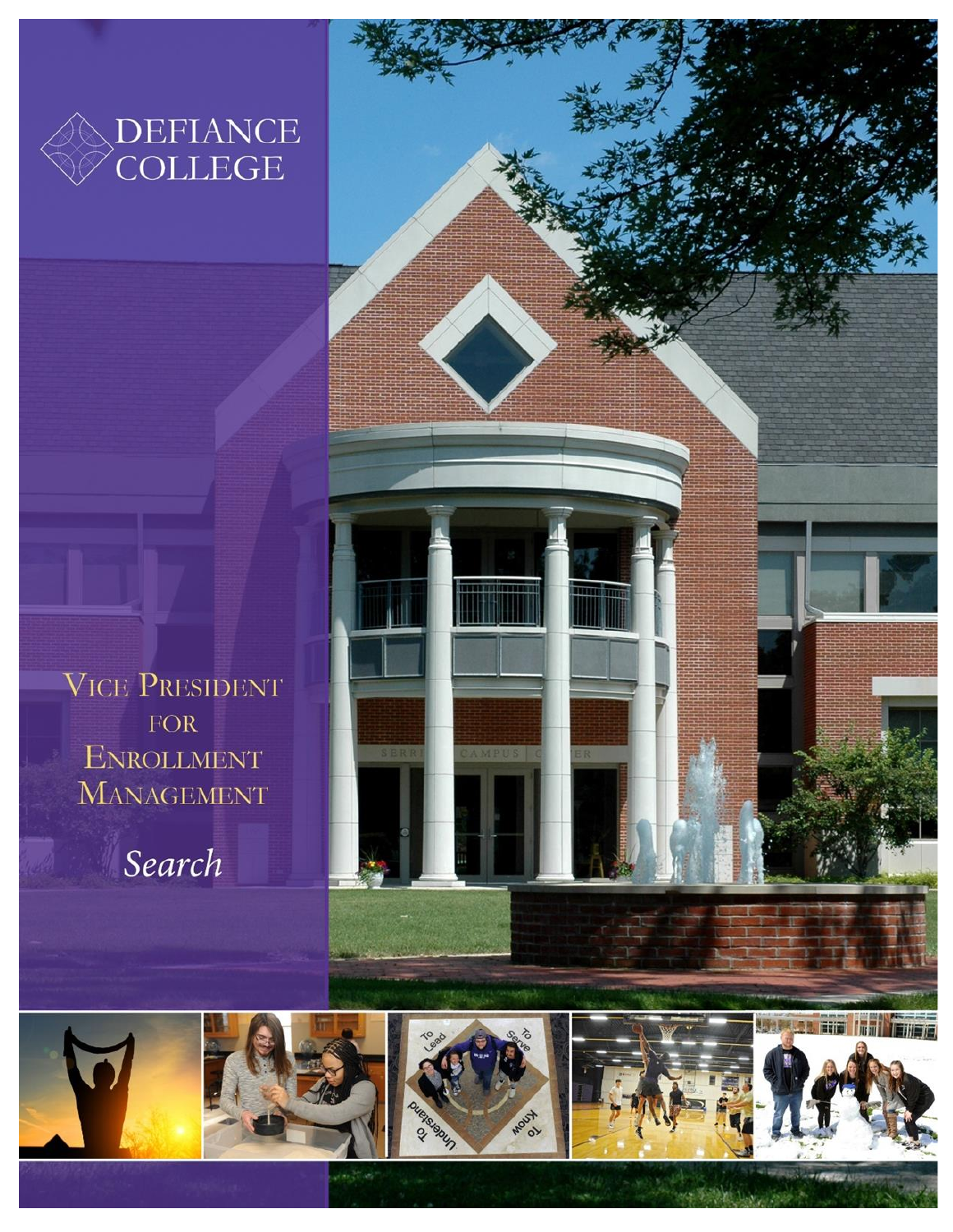

*If you want to go fast, go alone. If you want to go far, go together.*  $\sim$  African proverb

Defiance College announces the search for a Vice President for Enrollment Management (VPEM) and invites applications and nominations for the position. The strongest applicants for the position will be energetic, innovative, collaborative and strategic leaders. Reporting directly to the President, the VPEM will serve on the President's Cabinet and be responsible for leading and managing the College's enrollment management operations including undergraduate and graduate admissions and financial aid. This professional will work closely with student life, athletics, and academic affairs to implement the strategic enrollment plan and coordinate efforts to increase enrollment, retention, and graduation rates. The successful candidate will have demonstrated achievements and a record of progressive responsibility in the following areas: enrollment management, admissions, strategic planning and analysis, financial aid leveraging, team building, staff development, and experience with marketing.

## **MISSION:**

Defiance College graduates students to lead distinctive lives in their chosen professions through a spirit of service by preparing them to know, to understand, to lead, and to serve.

**To KNOW:** We believe that the liberal arts form a broad basis for all learning. We affirm that academic excellence demands a committed search for truth, competency in research and other problem solving methods, the ability to synthesize knowledge from many sources, and a capacity for self-directed learning.

**To UNDERSTAND:** We provide opportunities for students to perceive and make connections between the intellectual realm and the world. We strive to develop awareness of and sensitivity to global interdependence and diverse cultures.

**To LEAD:** We are committed to the betterment of the community, the nation, and the world through the development of leadership skills and abilities. We create opportunities for students to initiate and facilitate beneficial action in and out of the classroom and encourage self-reflection on the role of the dedicated leader.

**To SERVE:** We encourage our students to be of service to their fellow students, their chosen fields of study, their communities and the world. We provide opportunities for students to transform society through civic engagement along with application of their knowledge and understanding to service. (Board approved, April 2017)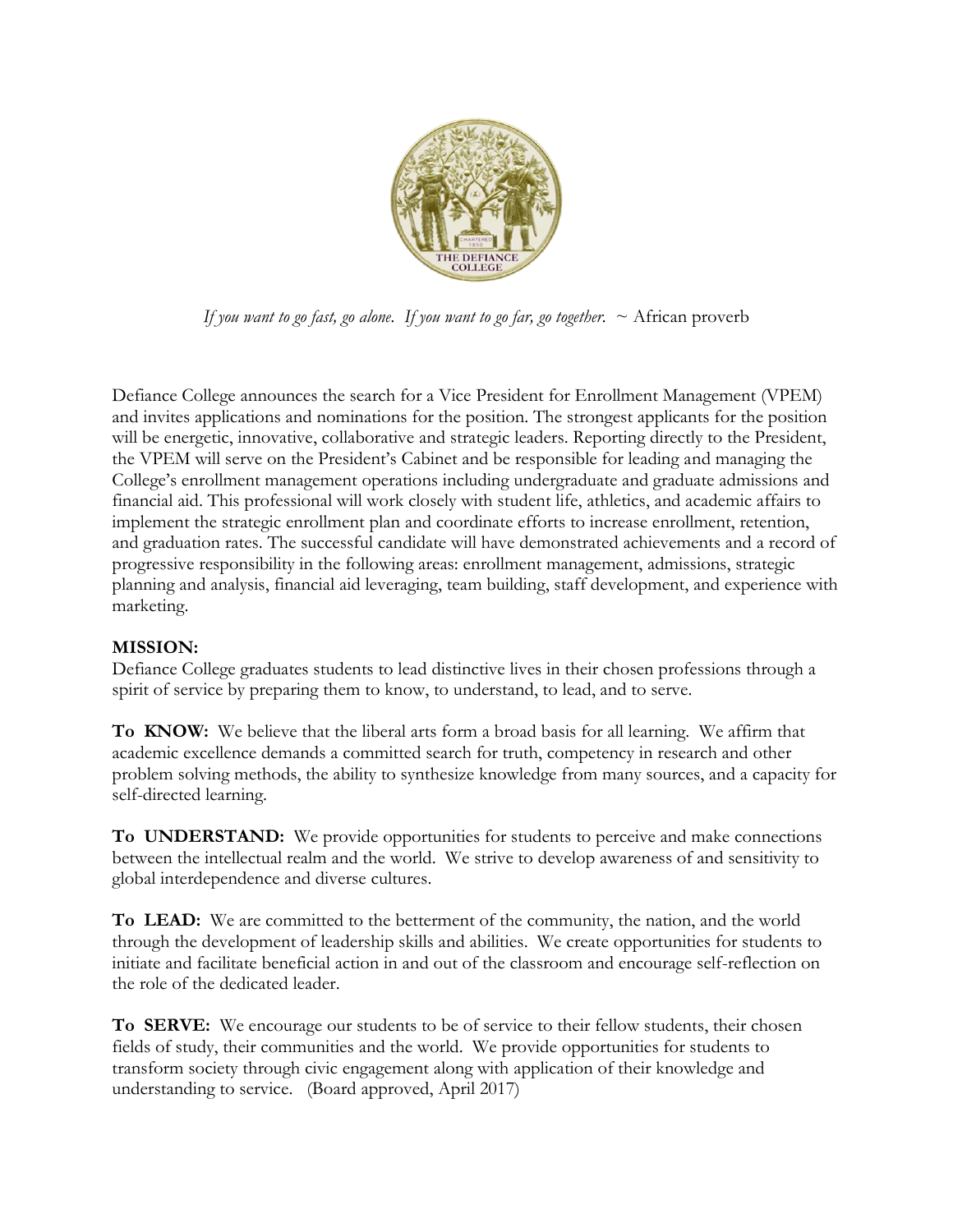## **VISION:**

Holistic Learning and Adaptability for Life. Prepared Professionals. Community Leaders. Civic Stewards.

## **CORE VALUES:**

At Defiance College, we go Together: Inclusive. Excellence. Innovative. Engaging. Influential. Soulful. Intentional.

**AFFILIATION:** Defiance College has been affiliated with the Christian Church, now United Church of Christ, since 1902. <http://www.ucc.org/>

HISTORY: The common threads that run through today's Defiance College – academics based in the liberal arts, preparation for successful careers, a sensitivity to the world and its diverse cultures, and a commitment to service – all have more than a century of tradition. Chartered in 1850 by the state legislature as the Defiance Female Seminary, trustees sold canal lands granted to them to start a college. By the mid-1880s, the doors of Defiance Hall were opened to the first students.

In 1902, the Christian Church assumed leadership of the college and changed its name to The Defiance College. The next two decades were years of significant growth of the campus and student body, and it was during this period that the college's mission of service to humanity took root.

The College carried on through the external forces of two world wars, and after World War II saw the arrival of many veterans earning their college education through the GI Bill. Numerous programs were revived and expanded, and the physical campus grew with construction of several buildings. In 1967, the Schauffler College of Cleveland and Oberlin merged with Defiance College with focus on social work and religious education studies.

In August 2020, Defiance College launched Jacket Journey, a readiness program designed to prepare students for careers or graduate school by ensuring they can articulate their knowledge, skills, and dispositions for success in their careers. Originally conceptualized by President Mankey, Jacket Journey is designed to address key problems facing higher education and the 21st century workforce. Jacket Journey, housed in the Institute for Career Readiness and Lifelong Learning, is a unique learning opportunity that is a required, four-year program with one academic credit hour for each of those four years.

Throughout its history, Defiance College maintains its commitment to making a difference in the lives of others.

## **Overarching Strategies:**

- 1. Career Readiness undergirded by Liberal Arts-based Learning (**Jacket Journey**)
	- a. Fully develop the four-year program
	- b. **DEFI: D**iscover **E**ngage **F**ormulate **I**nitiate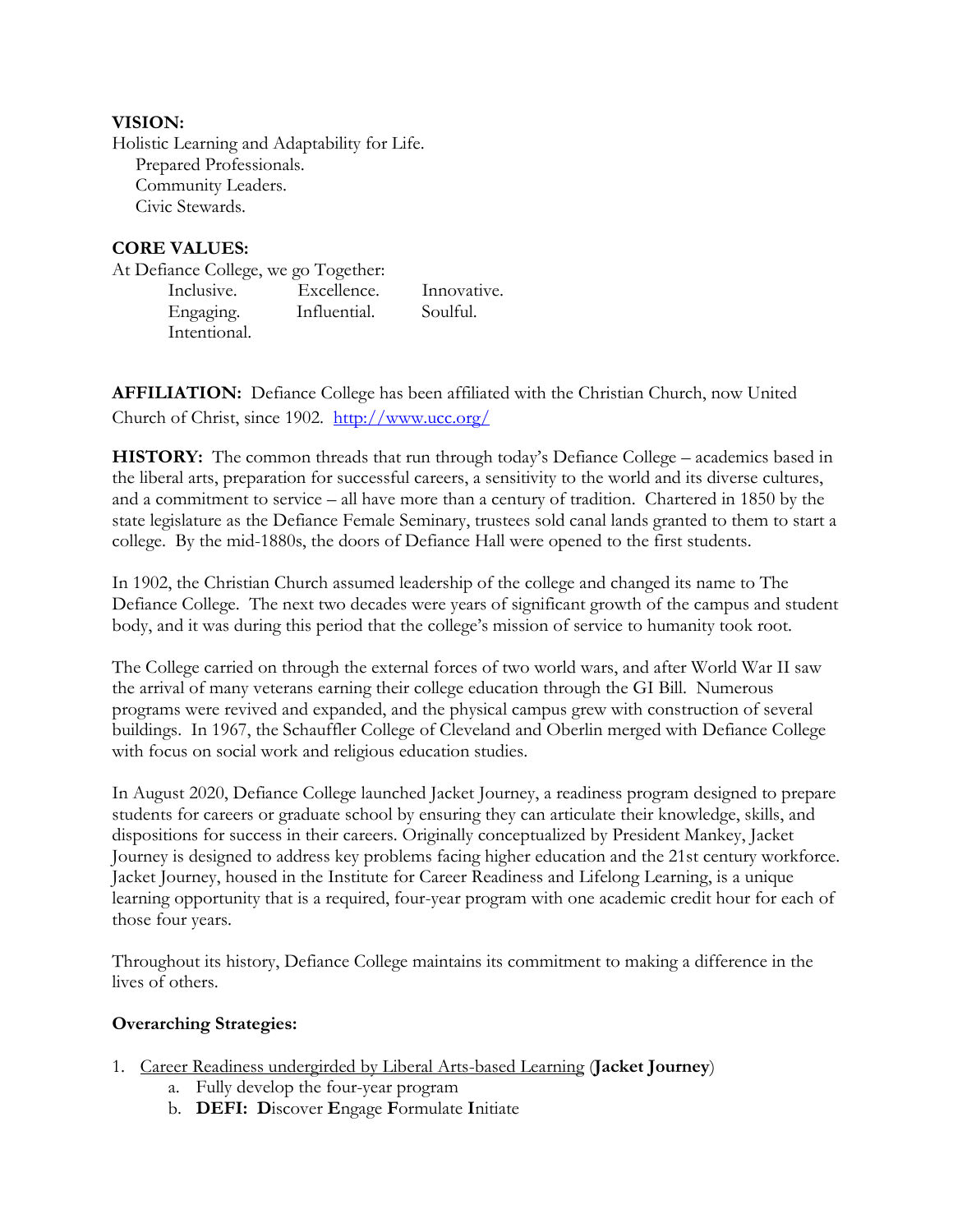- c. Competencies:
	- i. Oral & Written Communication
	- ii. Teamwork & Collaboration
	- iii. Ethical Judgment & Decision Making
	- iv. Critical & Creative Thinking
	- v. Digital Technology
	- vi. Diversity, Equity, and Inclusion
- 2. Holistic and Transformative Learning: Extent to which students connect their out-of-class experiences with in-class learning. Nurturing the mind, body, and soul as part of a well-rounded education.
	- a. Assist students to seek and find their potential and aptitude for vocation and avocation
	- b. Continue to affirm and implement our decades-long commitment to support students who have both the desire and capacity to succeed in college through our *We Support You* program
	- c. Continue to Nurture the "soul" of Defiance College
- 3. Resource Management

Suggested Actions:

- a. Continue to diversify revenue streams
- b. Balance athletics and academics. Modify our method of athletic recruiting (the "Docking" model) to be more holistic with a focus on activities and retention, not just athletics for recruiting first year students

# 4. Quality Programs

Suggested actions:

- a. Enhance DC's value proposition
- b. Continue to hire and mentor appropriately credentialed faculty members with diversity
- c. Continue to diversify modalities of learning

## 5. Vibrant Campus Environment

Suggested actions:

- a. Become a national model for Diversity, Equity and Inclusion (DEI)
- b. Demonstrate an "extravagant welcome" to all (as described by the UCC)
- c. Get to and maintain a level of out-of-classroom engagement appropriate to the situation that include programming which is fun, creative, and promotes social interaction as well as tacit learning
- d. Continue to improve facilities for academic, residential, and recreational activities
- e. Focus on four concepts of DC Culture:
	- 1) **Belongingness**: Demonstrating our value proposition and our mission through the integrity and risk to stand alone rather than acclimating ourselves to a situation that compromises DC's essence or our authenticity. (Brene' Brown, 2017) To what extent does one feel welcome on campus?
	- 2) **Inclusion**: "The act of creating environments in which any individual or group can be and feel welcomed, respected, supported, and valued to fully participate. An inclusive and welcoming climate embraces differences and offers respect in words and actions for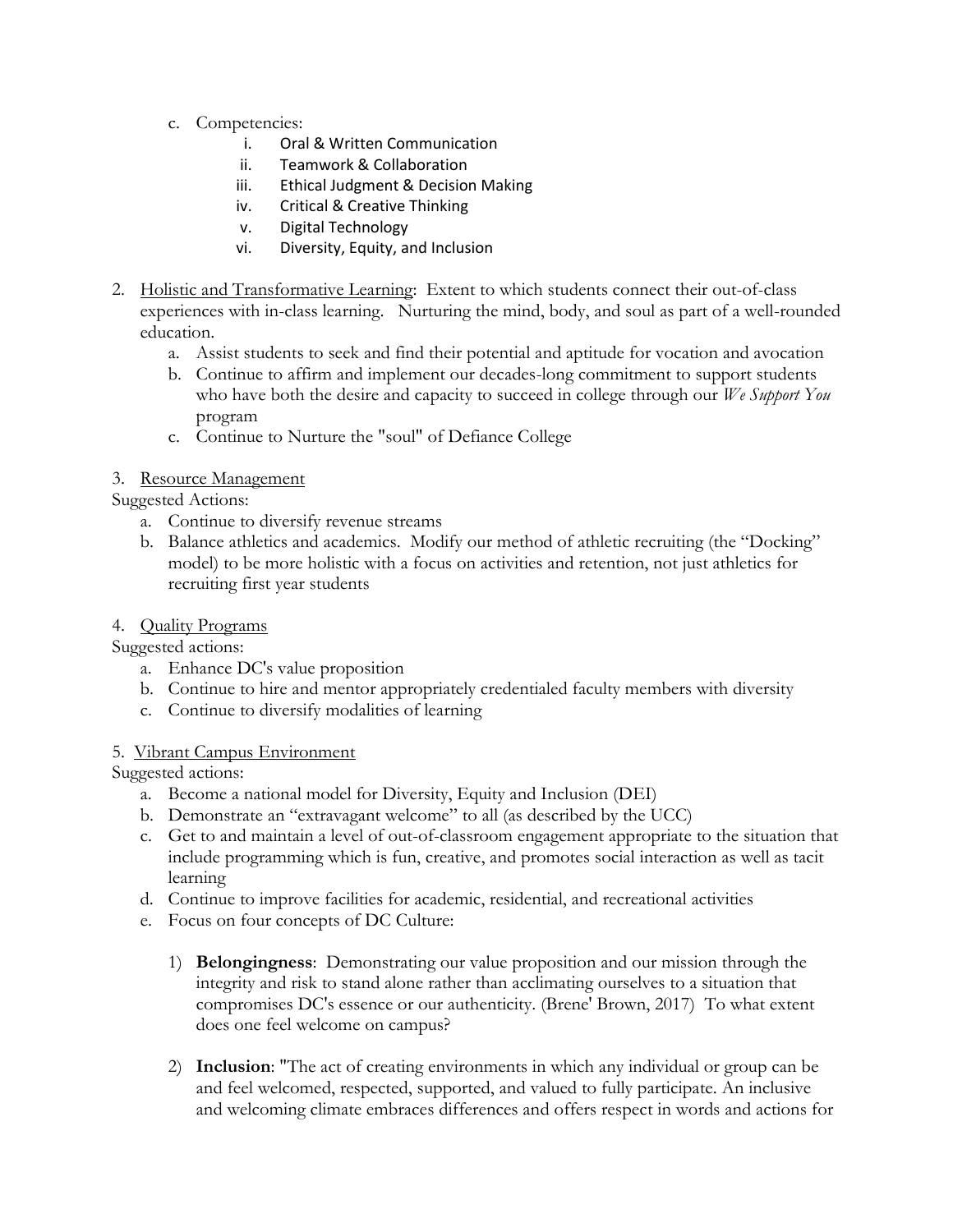all people." Kapila, Monisha*. Why Diversity, Equity, and Inclusion Matter.* 6 Oct. 2016, independentsector.org/resource/why-diversity-equity-and-inclusion-matter/.

- 3) **Accessibility**: Ability to effectively address how the [structural] issues of race, culture, language, and disability affect students' quest for equitable education (W.J. Banchett, J.D. Kingner, B. Harry (2009))
- 4) **Anti-Racism**: Supporting an anti-racist policy through actions or expressing antiracist ideas. Racism is any policy that produces or sustains racial inequity between racial groups. (adapted from I. X. Kendi (2019)).

## **Defiance College Today**

Defiance College prepares students for their future careers with a creative curriculum and a nationally-unique career readiness program called Jacket Journey. This program is built into the academic curriculum in such a way that students learn the soft skills employers want while also completing the academic rigors of their chosen major.



Students have opportunities to gain intercultural and international experiences that help them grow into wisdom beyond their years. Soon, students begin to see the world differently. Defiance College has a focus on diversity, equity, and inclusion. So much so that it is crafted into our Core Values. Many of our students are first-generation college students who don't have much experience beyond their hometowns. However, those that come to DC with a desire to work hard and immerse themselves in our opportunities for engagement, will soon be astounded by the impact they can have on their community and the world.

## **Premier Academically-Related Experiences**



**Jacket Journey** is a unique career-readiness program that helps students see connections between their experience in the classroom, participation in co-curricular and extracurricular activities, and the competencies needed for success in the 21st century workplace. This program is designed to help students better articulate the knowledge, skills, and dispositions they acquire at Defiance College; foster dialogue between the college community and employers; and provide faculty with

opportunities to connect with employers.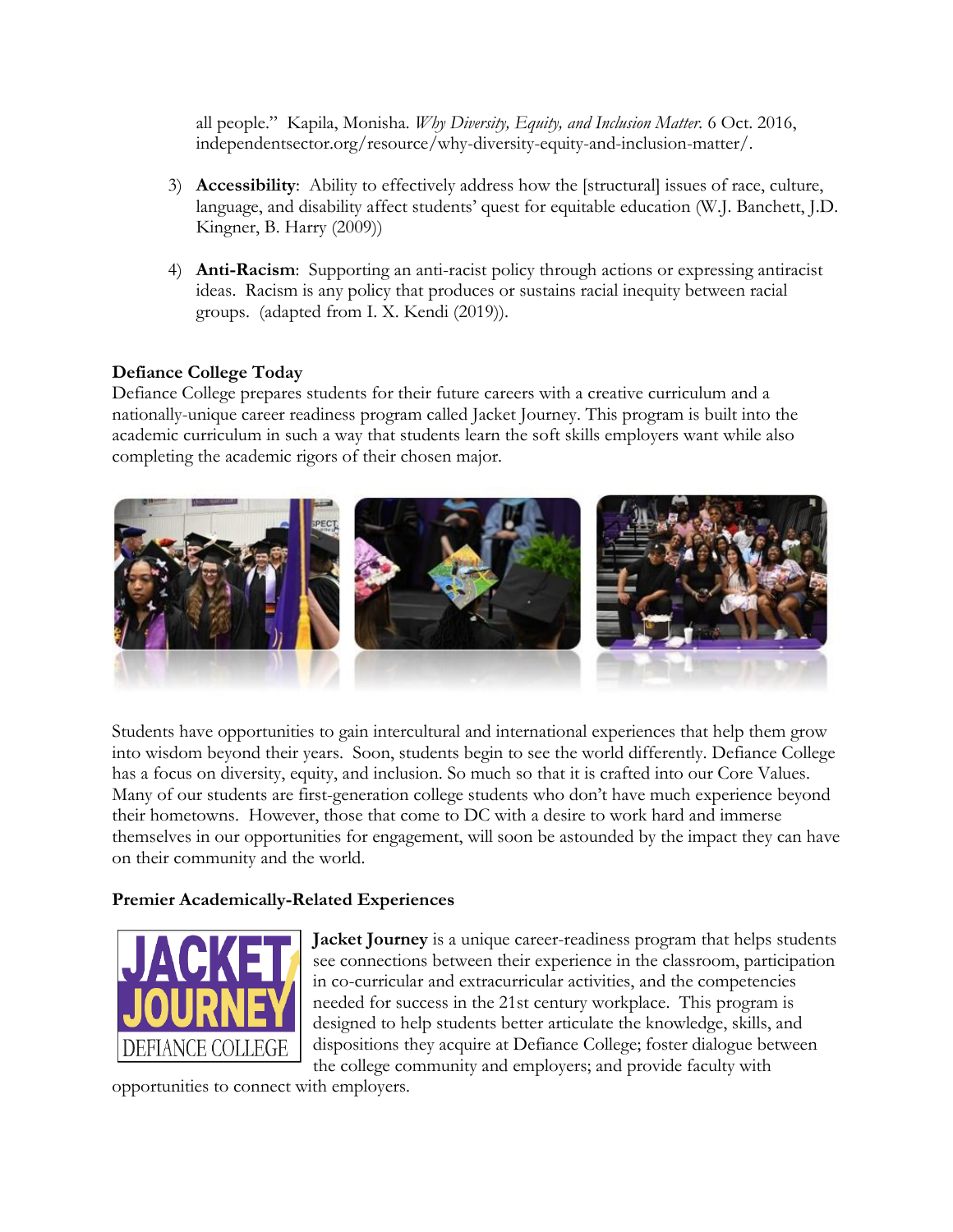Jacket Days is a 3-day, engaging, immersive, and required program focused on career-readiness. Participation in Jacket Days allows students to earn academic credit. Each year of the Jacket Days experience is tailored to meet the needs of students and prepare them for success after graduation. Throughout their four-years in the program, students are taught to D.E.F.I.: **D**iscover. **E**ngage. **F**ormulate. **I**nitiate.

Jacket Points help track student experiences throughout their Jacket Journey. Points are awarded for participation in career-readiness programming, co- and extracurricular activities, and various other events. Students have the opportunity to receive prizes and participate in special events for earning points.



**McMaster School for Advancing Humanity**  was established Drs. Harold and Helen McMaster in the mid 2000's by their generous endowment gift. It allows students to critically examine the root causes of human suffering through community-based research that addresses systemic factors which impede human progress; it gives students the knowledge and capacities to be active world citizens and to view themselves as members of the world

community; it allows them to contribute actively through sponsored scholarship and service to the improvement of the human condition worldwide; it promotes the exchange, creation, and dissemination of knowledge about successful models of active citizenship and public service; and it allows them to be part of creating at Defiance College one of the nation's premier undergraduate educational programs with a focus on scholarship and service, and a special emphasis on developing an innovative approach to teaching.

**The Hench Autism Studies Programs** brings together expertise and services in innovative ways. Two programs support the development of inclusive communities. Understanding autism spectrum disorder (ASD) is about more than just learning a new vocabulary or having a diagnostic label to explain a person. Defiance College's **ASD Affinity Program** accepts academically-qualified college applicants who might require help in navigating the traditional college residential campus. Varying levels of academic, social, and residential support assist students in personal growth and in meeting their professional goals. The ASD Affinity Program fosters independence for young adults with autism by providing a residential campus experience with numerous services in place to maximize opportunities for success and entry into the workforce. Participating students receive campus housing with support from trained resident advisors and peer interventionists. The ASD Affinity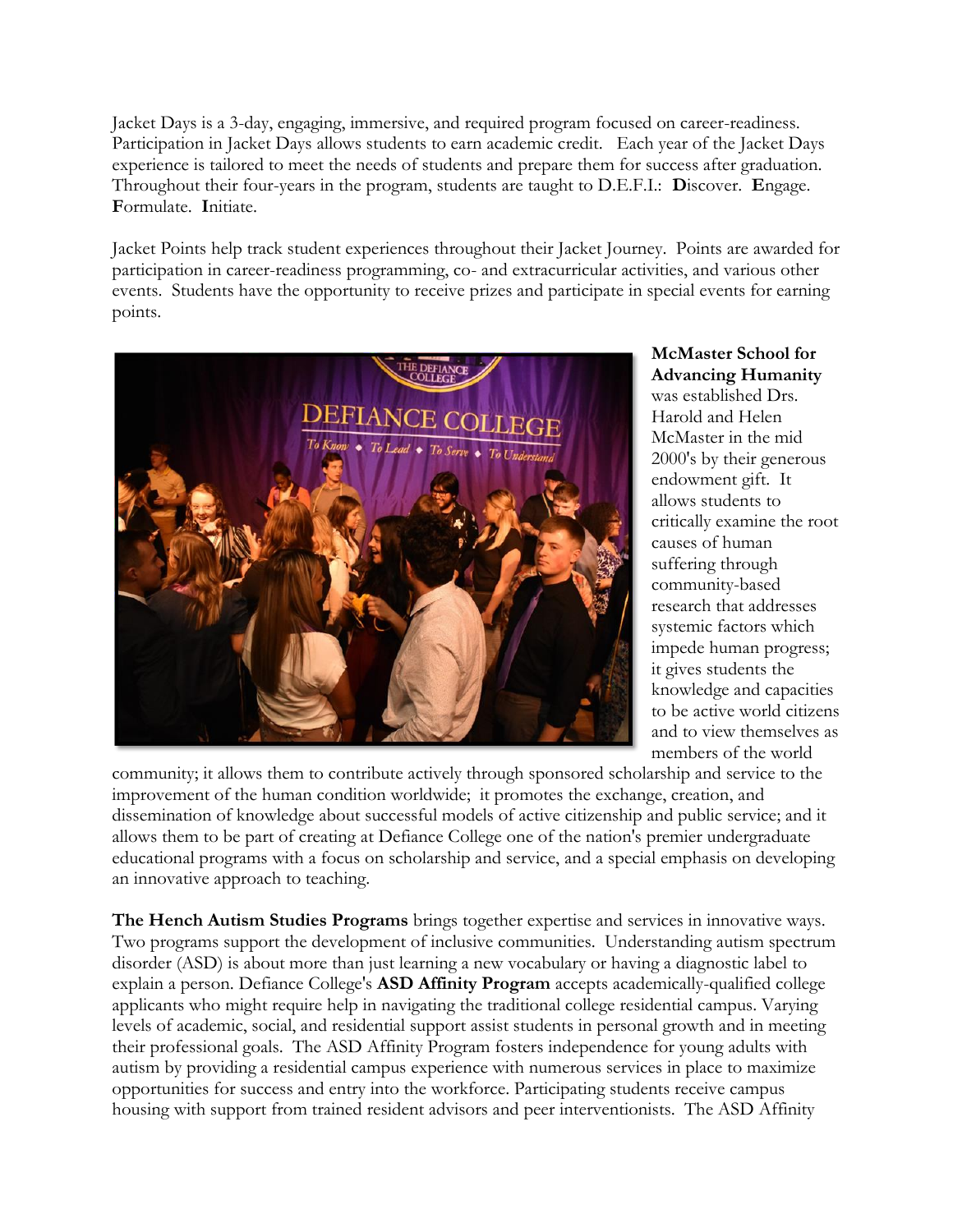Program builds on Defiance College's success with its **Hench Autism Studies Program**, in which high school students with autism receive high school-level instruction on the DC campus in coordination with Defiance City Schools.

## **Veteran-Friendly Campus**

Defiance College is one of nine independent colleges to be named a Purple Star campus, as part of the inaugural group identified by the State of Ohio in 2022. The Collegiate Purple Star recognizes those Ohio higher education institutions that are supportive and inclusive of military-connected students. Criteria for being chosen as a Purple Star college include having a dedicated military/veteran point of contact and office on campus, establishing priority registration for veterans and servicemembers, surveying student veterans and servicemembers – along with spouses and dependents – about needs and challenges, and allowing for the establishment of student-led groups and organizations for veterans and servicemembers. In addition to being designated an Ohio Purple Star Campus, Defiance College is also a Yellow Ribbon school, has been named a Military Friendly Gold Designation by *G.I. Jobs*, and is recognized by Colleges of Distinction for its excellent support of military-connected students.

# **External Accreditations**

Defiance College holds a number of accreditations supporting quality academic programs.

- Higher Learning Commission
- National Council for State Authorization Reciprocity Agreements (NC-SARA)
- Ohio Department of Higher Education
- Council for Accreditation of Educator Preparation (CAEP)
- Council on Social Work Education (CSWE)
- Commission on Collegiate Nursing Education (CCNE)
- National League for Nursing (NLN)
- National Strength and Conditioning Association (NSCA)
- International Accreditation Council For Business Education (IACBE)

# **Athletics at Defiance College**

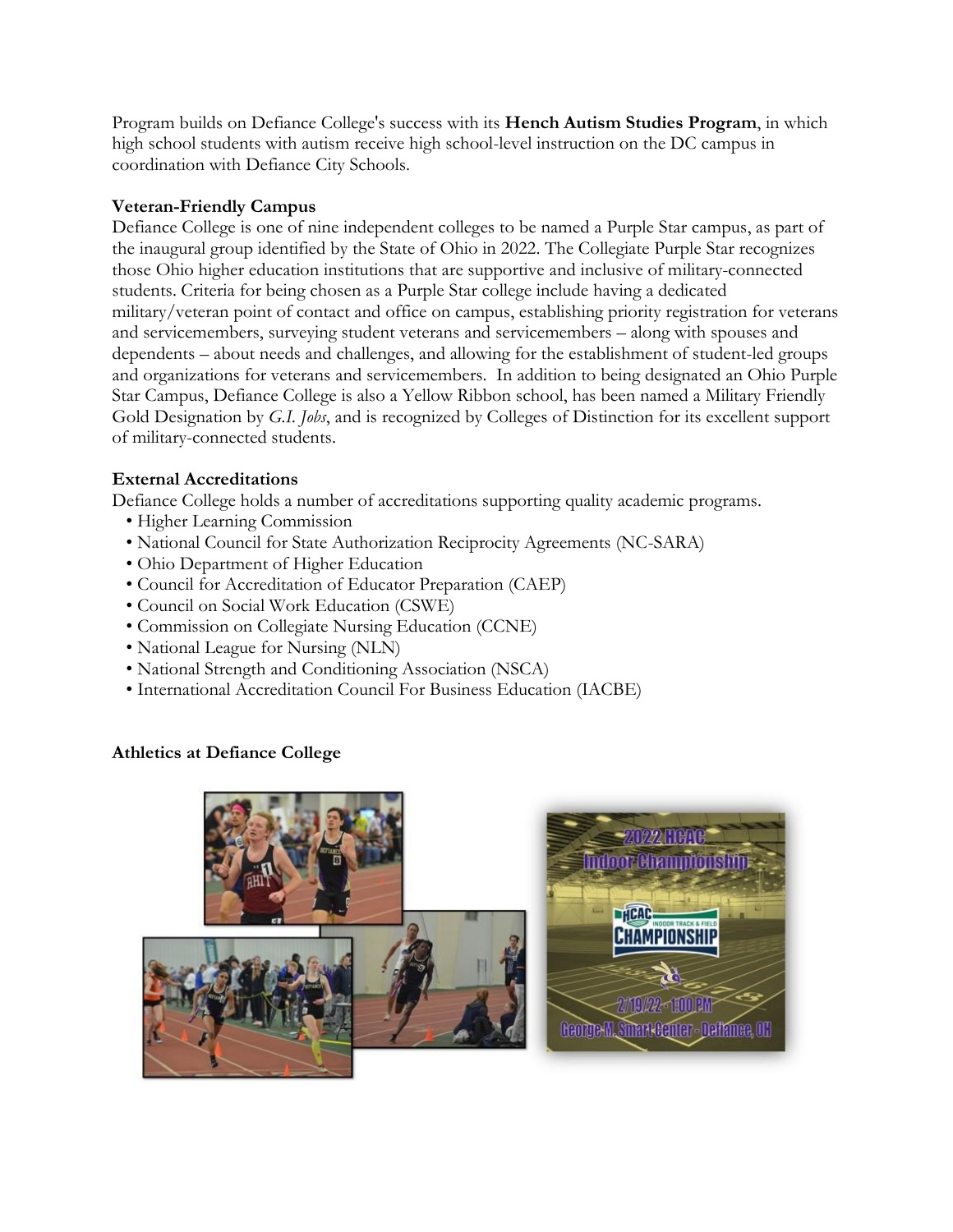Defiance College has a rich tradition in athletics that has been an integral part of students' campus lives and the Defiance community since the College's inception. Intercollegiate athletics at Defiance instill teamwork, leadership, sportsmanship, and a strong work ethic along with a sense of belonging. Student-athletes can choose from 18 NCAA intercollegiate men's and women's sports that compete in the NCAA Division III Heartland Collegiate Athletic Conference.



## **Campus Life**

The Division of Student Life is an integral part of the Defiance College community dedicated to

developing the whole person. The Division promotes dynamic and inclusive cocurricular learning experiences that contribute to the academic, career, and personal



success of Defiance College students.

#### **Location**

Defiance College is located in Defiance, Ohio, in the Northwest corner of Ohio. Its distinctive name always attracts the attention of those who have never heard of a city named Defiance. The name comes from Fort Defiance, established by General Anthony Wayne in 1794. Situated on the confluence of the Maumee and Auglaize Rivers, the city of Defiance was founded in 1836 in an area that had been an important gathering location of Native American nations for centuries.

Defiance is one hour from Lima and Toledo, Ohio, and Fort Wayne, Indiana; two hours from Detroit; two-and-a-half hours from Columbus and four hours from Chicago. The city of Defiance has 17,000 residents. It is the county seat for Defiance County and is the regional center of a sixcounty area.

The 150-acre campus is close to both quiet residential neighborhoods and busy commercial districts.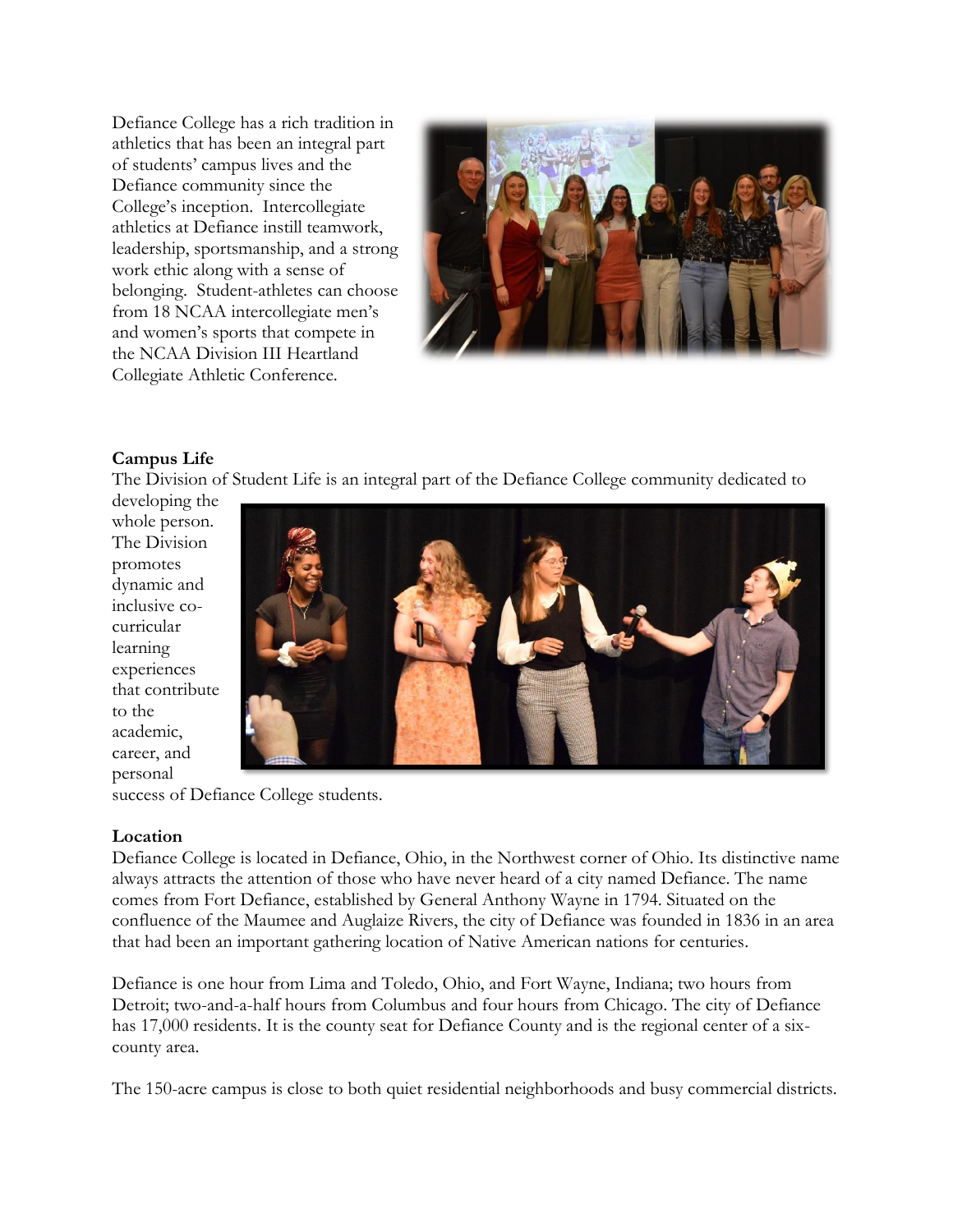**At A Glance** *Tuition 2022-2023:* \$34,556

*Student Enrollment Fall 2021:*  Undergraduate – 524 (493 FT) Graduate – 57 Residential – 331 Part-time – 31 International – 1



*Freshman Retention Rate:* Fall '21 to Spring '22: 82%; Fall '20 to Fall '21: 55%

*Students Receiving Financial Assistance:* 91.9%

*Tuition Discounting Rate:* 60.3% for Fall 2021

*Graduation Rate:* 

4 year – 19% 6 year  $-37%$ 

*Degrees:* Associate of Arts, Bachelor of Arts, Bachelor of Science, Master of Business, Master of Arts in Education

*States from which the majority of students enroll:* Ohio, Michigan, Indiana, Georgia, Florida, Illinois

*Minority students on-campus:* (all undergraduate): 36%

## **The Role of the VPEM**

The Vice President for Enrollment Management will work with senior administrators, the Athletic Department, and the entire campus community to provide strategic enrollment planning, research, and accountability for enrollment outcomes. The new VPEM will have a Master's Degree and five years of progressively responsible and successful administrative expertise in admissions, financial aid, and marketing.

## **Essential Functions:**

- Develop and implement annual and long-range strategic enrollment management plans consistent with reaching annual and semi-annual enrollment goals.
- **Establish tools and maintain reports to monitor specific enrollment goals, measure effectiveness** of recruiting efforts, and hold recruiters accountable.
- Determine the strategic use of financial aid to recruit and retain students and optimize the use of federal, state, and institutional aid.
- Coordinate enrollment and market research that strengthens efforts in primary markets while also providing needed intelligence on market potential in secondary and tertiary markets.
- **•** Identify and utilize current and emerging enrollment trends, effective techniques to train and retain staff, and means to support diversity and inclusion on campus.
- Oversee the development of admissions and financial aid policies, procedures, and programs,